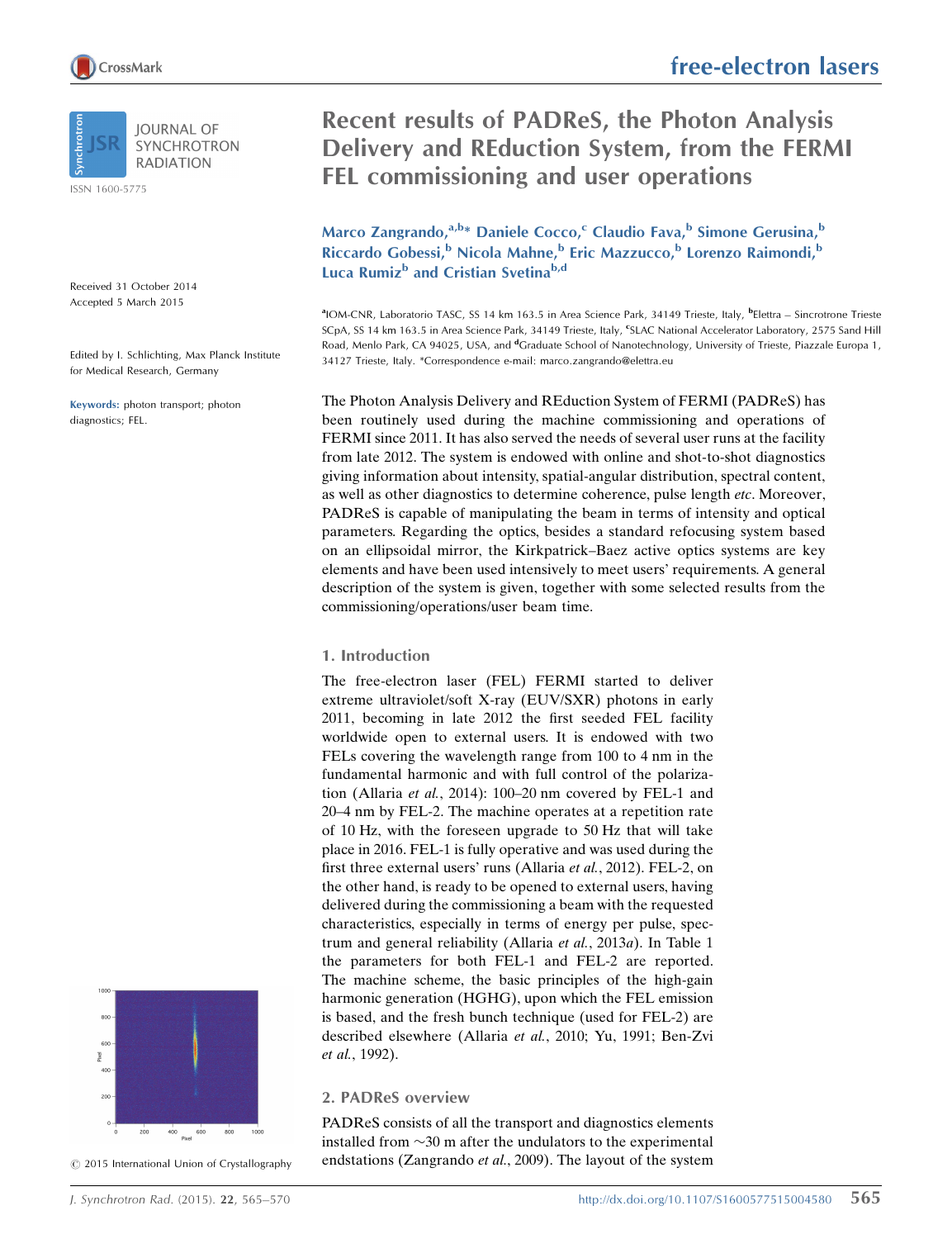## free-electron lasers

| Table 1 |                             |
|---------|-----------------------------|
|         | FEL-1 and FEL-2 parameters. |

|                       | Value              |                    |       |
|-----------------------|--------------------|--------------------|-------|
| Parameter             | FEL-1              | FEL-2              | Units |
| Wavelength†           | $100 - 20$         | $20 - 4$           | nm    |
| Wavelength‡           | $100 - 17$         | $20 - 4$           | nm    |
| Pulse length (FWHM)§  | $30 - 100$         | ${<}100$           | fs    |
| Fractional bandwidth‡ | $5 \times 10^{-4}$ | $5 \times 10^{-4}$ |       |
| Polarization          | Variable           | Variable           |       |
| Repetition rate       | 10‡: 50†           | $10:50^+$          | Hz.   |
| Energy/pulse‡         | >100               | >30                | μJ    |
| Source size (FWHM)    | 290                | 140                | μm    |
| Divergence $(r.m.s.)$ | $1.25\lambda$      | $1.5\lambda$       | µrad  |

 $\dagger$  Design.  $\ddagger$  Achieved. § Calculated.  $\P \lambda$  (nm).

is reported in Fig. 1. Each FEL presents a similar front-end section that includes a beam-defining aperture (BDA), two beam position monitors (BPMs), two intensity monitors (I0Ms) and a gas absorber (GA). The latter, in particular, is

#### Table 2

#### Parameters of the optics.

d, distance from the source (FEL-1/FEL-2); w, width; l, length;  $\theta$ , grazing-incidence angle; Mat., coating material; Or., orientation (e.g. reflection plane); R, radius of curvature; RSE, residual tangential slope error r.m.s. All the optics are plane with the exception of the ellipsoidal mirror EM<sub>tmx</sub> on EIS-TIMEX. The KB mirrors on DiProI and LDM have a controllable optical shape going from plane to pseudo-elliptical. PM2a and SW<sub>Idm</sub> have two coatings, each covering half the width of the mirror, and their position can be adjusted laterally to select the coating.

| Mirror              | d(m)      | $w \times l$ (mm)   | $\theta$ (°)   | Mat. | Or. $(H \text{ or } V)$ | $R$ (km) | $RSE$ ( $\mu$ rad) |
|---------------------|-----------|---------------------|----------------|------|-------------------------|----------|--------------------|
| PM <sub>1</sub> a   | $48.1/-$  | $20 \times 400$     | 2.5            | C    | H                       | 42.3     | 0.89               |
| PM1b                | $54.3/-$  | $20 \times 250$     | 5              | C    | H                       | 10.6     | 0.56               |
| PM <sub>2a</sub>    | $-141.4$  | $20 \times 300$     | 2.5            | C/Au | н                       | 28.1     | 0.95               |
| <b>ESP-LE</b>       | 57.5/49.8 | $20 \times 250^{4}$ | 2.5            | C    | Н                       | 29.7     | 0.44               |
| <b>ESP-HE</b>       | 57.5/49.8 | $20 \times 250^{+}$ | 2.5            | Au   | н                       | 27.1     | 0.45               |
| SW <sub>ldm</sub>   | 77.5/69.9 | $80 \times 500$     | 2              | C/Ir | Н                       | 34       | 0.59               |
| $VD_{ldm}$          | 90.0/82.3 | $40 \times 410$     | $\overline{c}$ | Au   | V                       | 154.6    | 0.32               |
| $KB-V_{ldm}$        | 95.6/87.9 | $40 \times 400$     | 2              | Au   | V                       | Variable | ŧ                  |
| $KB-H_{ldm}$        | 96.1/88.5 | $40 \times 400$     | $\overline{c}$ | Au   | н                       | Variable | ŧ                  |
| $VD_{dpi}$          | 94.5/86.8 | $40 \times 410$     | 2              | Au   | V                       | 72       | 0.61               |
| $KB-V_{\text{dpi}}$ | 98.8/91.1 | $40 \times 400$     | 2              | Au   | V                       | Variable | ŧ                  |
| $KB-H_{dpi}$        | 99.3/91.6 | $40 \times 400$     | $\overline{c}$ | Au   | н                       | Variable | ŧ                  |
| $SW_{tmx}$          | 77.5/69.9 | $50 \times 500$     | 2              | Au   | Н                       | 300      | 0.35               |
| $EM_{\text{tmx}}$   | 92.5/84.8 | $20 \times 390$     | 2.5            | Au   | Н                       | ş        | 1.23               |

 $\dagger$  Only the central 60 mm are ruled as grating.  $\ddagger \leq 0.5$  und on any 70 mm-long portion of the surface. § (84840:1400) ellipsoidal shape.



#### Figure 1

The Photon Analysis Delivery and REduction System (PADReS) of FERMI. The first part, from the shutters to PRESTO, includes mostly diagnostic devices, together with plane mirrors. The central part includes the AC/DC and the transverse coherence setup, while in the last part of all the beamlines the refocusing systems are installed. For the acronyms used in the layout see the text.

capable of reducing the photon beam intensity in a controlled way by a factor of up to  $10^3$ – $10^4$ , and can be operated across the whole FERMI wavelength range using different gases such as  $N_2$ , He, Ne, Xe or Kr (Rumiz *et al.*, 2011). A set of plane mirrors then follows (PM1a and PM1b for FEL-1, PM2a for FEL-2), and is used for both radiation safety issues and merging the optical paths of the two FELs. The energy spectrometer PRESTO (pulse-resolved energy spectrometer: transparent and online) is the first element in the experimental hall. It covers the wavelength ranges of both FELs with two diffraction gratings (ESP-LE and ESP-HE), sending the nondiffracted beam (0-order) to the beamlines, and using the diffracted part to determine the pulse spectral characteristics (Svetina et al., 2011). All the mentioned diagnostics work on a shot-to-shot basis giving pulse-resolved information (tagged by the bunch number). A diagnostic devoted to transversal coherence measurements (not yet pulse-resolved) is installed along the EIS-TIMER branchline, while on the common path to the currently operative endstations (EIS-TIMEX, DiProI

and LDM) an autocorrelator/delay creator (AC/DC) can provide information about pulse length. After AC/DC the photon beam finally travels through the refocusing mirror systems that are an ellipsoidal mirror for EIS-TIMEX (EM), and two Kirkpatrick–Baez (Kirkpatrick & Baez, 1948) active optics systems (KAOS) for both DiProI and LDM (Raimondi et al., 2013; Capotondi et al., 2013).

Aside from the currently operative endstations, two additional beamlines and their relative endstations will be installed in 2015–2016: EIS-TIMER and MagneDYN. They will not belong to the common path that already exists, as shown in Fig. 1. In particular, MagneDYN will be endowed with its own energy spectrometer and will reserve some space for a possible future installation of a dedicated split and delay line unit. EIS-TIMER will use several sets of toroidal refocusing mirrors to focus the photon beam into the endstation, while MagneDYN will employ a KAOS similar to those installed on LDM and DiProI.

Table 2 presents the general characteristics and the measured parameters of each optic in the transport system. In addition to the above-mentioned optics, other mirrors are described, such as: the switching mirrors deviating the beam to the branchlines (SW<sub>ldm</sub> and SW<sub>tmx</sub>), the vertical deflecting mirrors and the bendable mirrors of the KAOS-based branchlines (VD, KB-H and KB-V for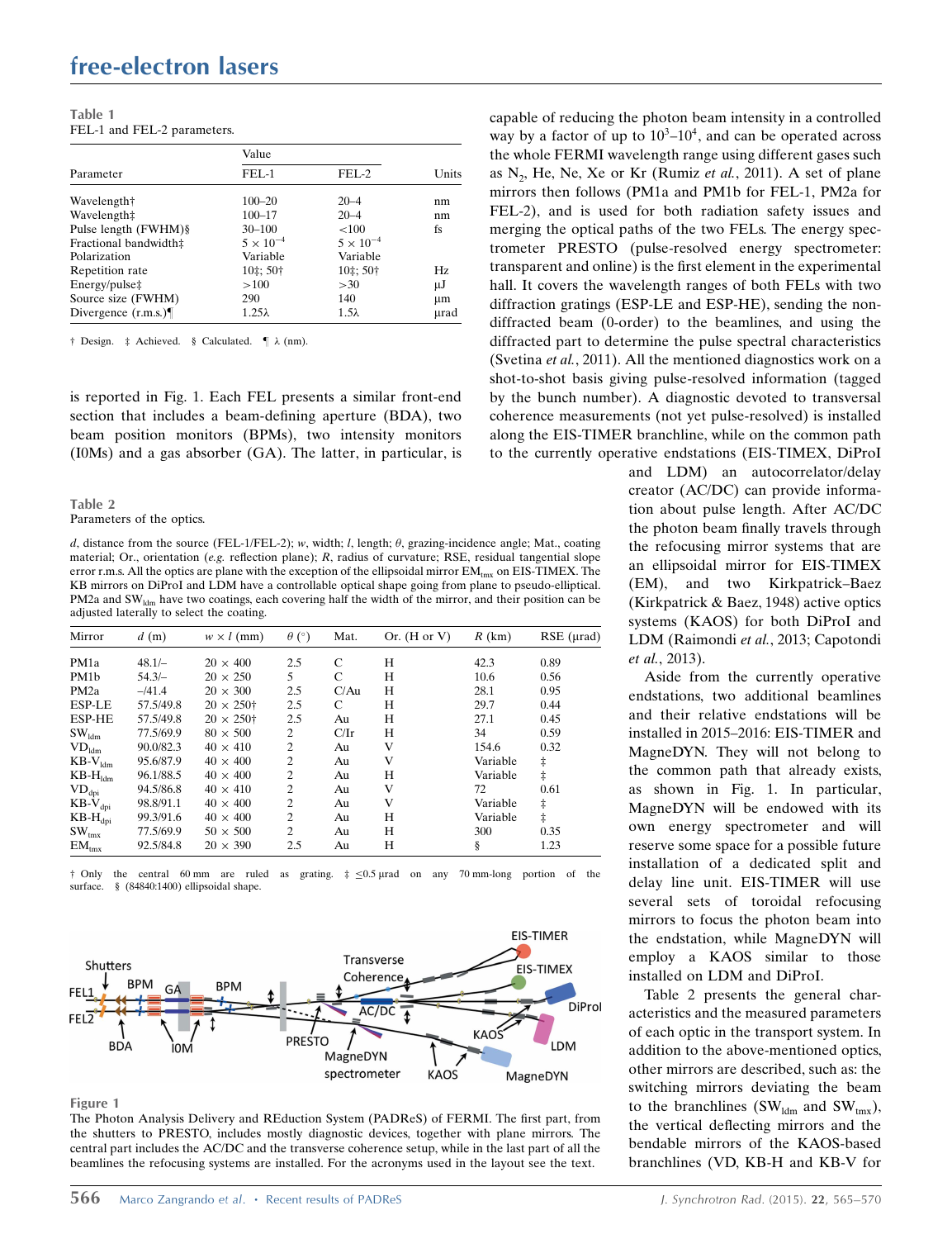Table 3 Distances of PADReS elements from the sources (FEL-1/FEL-2).

The elements are duplicated for the two FEL lines until the YAG<sub>Safety-Hutch</sub>s. From that point the transport system is shared by the two sources. The AC/DC is composed of eight mirrors; thus only the central point distance is reported.

| Element                                            | $d_{\text{FEI} \rightarrow} / d_{\text{FEI} \rightarrow 2}$ (m) |
|----------------------------------------------------|-----------------------------------------------------------------|
| $\mathbf{YAG}_{\text{Undulator-Hall}}$             | 32.5/24.8                                                       |
| Shutter                                            | 33/25.3                                                         |
| <b>BDA</b>                                         | 33.4/25.7                                                       |
| BPM-1                                              | 33.8/26.1                                                       |
| $IOM-1$                                            | 35/27.3                                                         |
| $GA_{centre}$                                      | 41/33.3                                                         |
| $IOM-2$                                            | 46.6/38.9                                                       |
| BPM-2                                              | 50.6/43.5                                                       |
| $\mathbf{YAG}_{\mathbf{Safety}\text{-Hutch}}$      | 53.6/45.6                                                       |
| $\mathrm{AC/DC}_{\mathrm{centre}}$                 | 71.2/63.6                                                       |
| $\mathbf{YAG}_{\mathbf{Experimental\text{-}Hall}}$ | 72.8/65.2                                                       |
| Double slit <sub>Coherence</sub>                   | 66.4/58.7                                                       |
| $\mathbf{YAG}_\mathbf{Coherence}$                  | 74.7/67                                                         |

both LDM and DiProI branchlines), and the ellipsoidal refocusing of EIS-TIMEX  $(EM_{\text{triv}})$ .

Finally, Table 3 presents the other elements composing PADReS, which are described in the following. For some of them a more detailed discussion is presented.

#### 2.1. Beam-defining apertures

The BDAs are mechanically constituted by two excavated trunks of pyramid, each of them presenting a clear aperture of  $20 \times 20$  mm (Zangrando *et al.*, 2009). The pyramid geometry ensures that the FEL beam hits the copper walls of the BDA at a moderate incidence angle  $(7.6^{\circ})$ , thus decreasing the fluence and avoiding damage. By moving the trunks transversally one with respect to the other it is possible to select the effective aperture defining the angular acceptance of the optical system, which then ranges from 0 to 0.6 mrad for FEL-1, and from 0 to 0.78 mrad for FEL-2.

#### 2.2. Beam position monitors

Each BPM presents four metallic blades (made of copper) intercepting the tails of the transverse photon beam distribution and collecting a drain current proportional to the number of photons hitting them. When the photon beam distribution is stable (and Gaussian) it is possible to compute its centroid with a spatial resolution better than  $2 \mu m$  r.m.s. (Zangrando et al., 2009). Having two BPMs, on each FEL, displaced by  $\sim$ 17 m it is possible to determine the angular movement shotby-shot with sub-urad precision.

#### 2.3. Intensity monitors

The I0Ms are installed, for each FEL, before and after the gas absorber, and are based on the photo-ionization of nitrogen at low particle density in the range  $10^{11}$  cm<sup>-3</sup> ( $p \sim$  $10^{-5}$  mbar): the gas becomes ionized by the incoming photon beam, and the generated ions are collected and counted (Zangrando et al., 2009). The obtained signal, being proportional to the number of ionizing photons, is then used to derive the absolute number of photons per pulse. The I0Ms, consequently, are almost completely transparent, do not suffer from saturation effects and do not perturb the properties of the beam. Using cross-calibrated photodiodes, they were calibrated absolutely, and are routinely used to determine the intensity of the FEL beam with a few percent accuracy.

### 2.4. Transverse coherence

Along the branchline that finally brings the beam to the EIS-TIMER endstation, departing after the energy spectrometer, a simple Young's double-slit setup to determine the transverse coherence of the beam is installed. It consists of a set of vertical slits laser-cut into a copper foil (Double slit<sub>Coherence</sub>, placed at  $\sim$ 66.4 m from FEL-1 and  $\sim$ 58.7 m from FEL-2) mounted 8.3 m before a YAG screen collecting the interference patterns (YAG<sub>Coherence</sub>). Different slit separations are available from  $0.8$  up to 4 mm, and the slit width is  $40 \mu m$ for all of them, except for the 0.8 mm case where the width is  $20 \mu$ m. Preliminary results at 32.5 nm showed a good degree of transverse coherence, ranging from 90% at  $0.3\sigma$  (from the optical axis), to 50% at  $0.7\sigma$  (Zangrando *et al.*, 2012).

### 2.5. Autocorrelator/delay creator

On the common path before the three branchlines (LDM, DiProI and EIS-TIMEX) the AC/DC is installed. It is based on grazing-incidence Au-coated mirrors (four working at 3 for the 'pump', and four working at  $2^{\circ}$  for the 'probe' beams). The instrument can wavefront-split the incoming photon beam and then recombine it, after having introduced a controllable time delay between the two half-beams. In particular, by varying one of the two optical paths and keeping the other fixed, it is possible to obtain a delay ranging from  $-2$  to  $+30$  ps, with a minimum step size of the order of 10 fs. Preliminary tests were carried out successfully during the commissioning of AC/DC, but more dedicated experimental activity is foreseen for the near future.

### 2.6. Spatial and angular distribution monitors

Along PADReS several screens (Ce:YAG crystals, 25 mm diameter and 0.5 mm thickness, manufactured by Crytur) can be inserted to monitor the radiation in terms of spatio-angular distribution of the photon beam. Though invasive when used, they are mandatory during machine optimization as, in combination with the intensity monitors and the energy spectrometer, they provide information about the quality of the emission mode, the target being a  $TM_{00}$ -like mode. Figs.  $2(a)$  to  $2(d)$  report a typical evolution of the FEL emission optimization process where only when the emission is similar to that of (d) (TM<sub>00</sub> mode-like) can the FEL emission process be considered optimized. Moreover, this optimization is also necessary to achieve the best focusing into the endstations. As evident from Fig. 2, when a non-ideal emission mode (Fig. 2e) is focused, the corresponding focus presents a shape (imaged by the indentation over a Si sample reported in Fig. 2f) that replicates the beam structures. In this particular case, the spurious structure on the side of the central Gaussian mode is visible both on the YAG screen and on the sample. On the other hand, when the emission mode is optimal the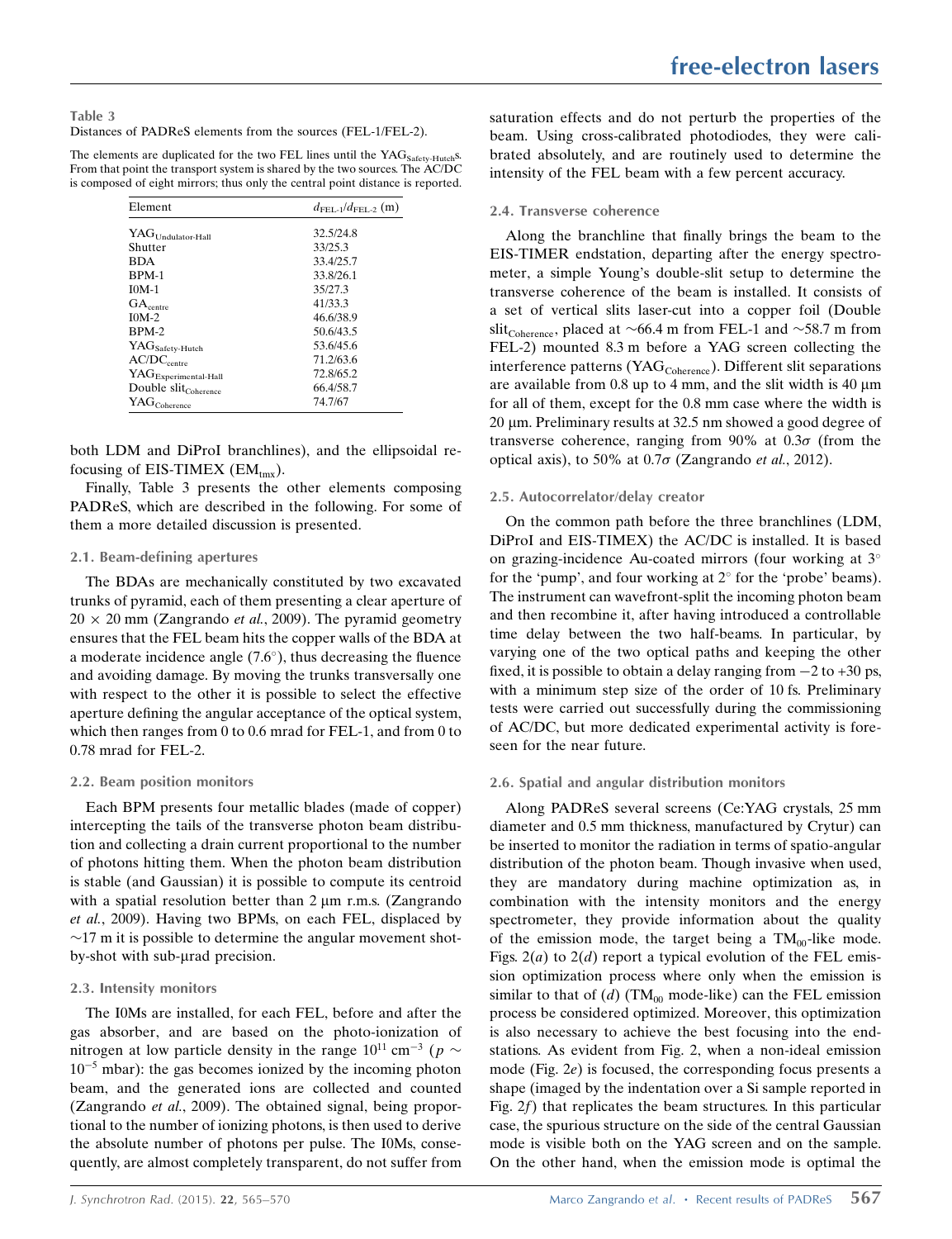## free-electron lasers



Figure 2

 $(a)$ – $(d)$  Evolution of the optimization of the FEL emission process, as monitored on a YAG screen placed along PADReS (YAG<sub>Safety-Hutch</sub>,  $\sim$ 54 m from the source). The mode quality is clearly increasing from left to right, following a proper tuning of the machine.  $(e)$  Non-optimal mode emission presenting a side structure that is recorded also in the focal spot, as shown in  $(f)$  where the indentation caused by the focus on a Si sample is reported.

focusing is also, and the generated focal spot is similar to that reported in the following (see  $\S$ 2.8).

#### 2.7. Energy spectrometer PRESTO

2.7.1. Spectral content and vertical distribution. The energy spectrometer PRESTO covers the 100–3 nm range using two variable-line-spacing plane gratings whose parameters and optical characterization are reported elsewhere and not discussed here (Svetina et al., 2011). Another variableline-spacing grating will be implemented in 2015 to cover the low-wavelength part with better efficiency, giving the possibility to record the pulse spectrum with higher efficiency and in single-shot mode down to 3 nm. The instrument works online and shot-to-shot, delivers the specularly reflected radiation to the following beamlines, and horizontally focuses the diffracted part onto a YAG crystal (Ce:YAG crystals, 25 mm diameter and 0.5 mm thickness, manufactured by Crytur) imaged by a CCD camera (Hamamatsu C8800-01C high-resolution,  $1000 \times 1000$ ,  $12$ -bit). Using a standard highresolution lens (Goyo Optical Inc.) the field of view of the CCD camera on the YAG is  $\sim$ 16 mm wide along the energydispersion direction (horizontal); at the same time, in the vertical direction the field of view is also  $\sim$ 16 mm. In the present configuration, limited by the 1000 8 µm pixels of the camera, the spectrum can be determined with a resolving power R above  $10<sup>4</sup>$  on the whole range for both the gratings. Consequently, the FEL relative bandwidth (ranging from  $5 \times$  $10^{-4}$  to  $10^{-3}$ ) can be determined without any effect of the instrumental resolution of PRESTO. From the recorded image it is then possible to extract the spectral distribution of each pulse, online and non-invasively, simply by integrating vertihorizontal integration of the twodimensional image recorded by the CCD camera it is also possible to obtain the vertical transverse spatial and angular distribution of the emitted radiation. In this way, at least for the vertical direction, it is possible to monitor the quality of the emission mode during the experiments, online and non-invasively (see Fig. 3). 2.7.2. Two-pulse relative intensity monitor. Besides the determination of

cally the two-dimensional image (see Fig. 3). On the other hand, from the

the spectral content of the single FEL pulse, PRESTO has been used to characterize the emission of double FEL pulses during a two-colour experiment that will not be discussed here (Allaria et al., 2013b). During that experiment, the FEL was seeded by two seed laser pulses at different wavelengths generating two FEL pulses at two different wavelengths with a temporal separation derived from the separation between

the seed laser pulses themselves: in that case it ranged in the interval 300–700 fs. Fig.  $4(a)$  shows the typical acquisition obtained by PRESTO, always working online and on a shotto-shot basis. From the image several details about the doublepulse generation could be inferred: first of all, the wavelength





Typical single-shot spectrum recorded by PRESTO. In this case the central emission energy of the FEL radiation was 32.05 nm. The histograms on the right and bottom report the spatial vertical distribution and the spectral distribution, respectively.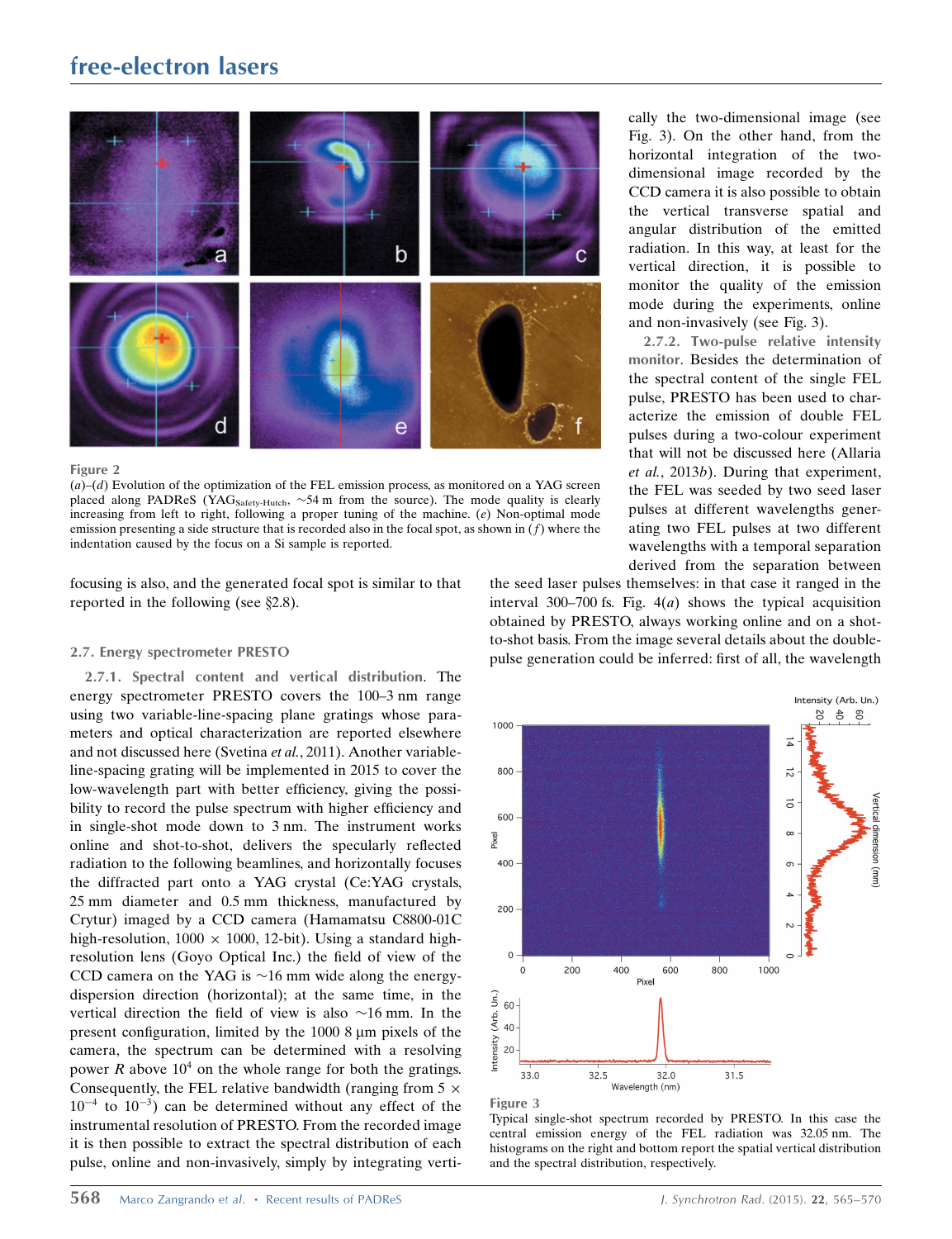

(a) Spectral content and intensities of the two FEL pulses, characterized online by the energy spectrometer PRESTO in the two-colour doublepulse experiment. The purple and green areas were used to quantify the total intensity of each pulse impinging on the sample. (b) Onset of the pulse-splitting while scanning the relative time delay between the electron beam and the seed laser pulses along the modulator undulator (500 fs in this case).

separation of the two pulses  $(\sim 0.2 \text{ nm}, \text{ much greater than})$ their bandwidths), as well as their spectral shape. Then, the relative and absolute (upon proper calibration) intensities of the two pulses were obtained, and this information was of utmost importance in the experiment, where a fluencedependent pump–probe scheme was implemented, using one pulse as the pump and the other as the probe. In particular, given the possibility to selectively generate only one of the two FEL pulses by blocking one of the two seed laser pulses (used to start the HGHG FEL process), the intensity calibration was carried out using the intensity monitors along PADReS, and cross-checked with a calibrated bolometer installed on the DiProI endstation. This kind of information about the double pulse was even more valuable considering the fact that the temporal separation between the pulses was well below 1 ps, a timescale over which it is impossible to decouple the contribution of the two pulses using the FERMI gas-based I0 monitors, and generally very difficult using any other nonultrafast diagnostic. Moreover, the use of PRESTO was fundamental in the monitoring of the onset of the double emission while seeding the electron bunch with the seed laser (double) pulse. In Fig.  $4(b)$  a series of spectral distributions of the double (or single) pulse is reported along the vertical axis for a varying delay between the seed laser and the electron bunch (horizontal axis). This delay was controlled by a dedicated delay line in the seed laser transport system to the modulator undulator of FEL-1. As shown by the red bars, the onsets of the two single pulses were temporally displaced by 500 fs, and only the region where both pulses were present was used during the experiment.

#### 2.8. Active refocusing system KAOS

The other crucial system along PADReS, besides PRESTO, is the refocusing section. In particular, two of the three currently operative beamlines (DiProI and LDM), together with the upcoming MagneDYN beamline, need a dedicated optical system to focus the radiation meeting the following requests: (i) total decoupling between the horizontal and vertical focusing, (ii) perfect matching to the different source positions of FEL-1 and FEL-2 (longitudinally displaced  $\sim$ 7 m, one with respect to the other), (iii) highest possible optical quality of the mirror surfaces in order to perturb the wavefront as little as possible, (iv) horizontal beam entering the endstations. The adopted solution at FERMI is to use a Kirkpatrick–Baez active optics system (KAOS) where two thin plane mirrors (thickness 10 mm) are bent by mechanical pushers to reach the desired curvature. This system is preceded by a vertical deflecting plane mirror  $(\text{VD}_{\text{ldm}})$  and  $VD<sub>don</sub>$ , for LDM and DiProI branchlines, respectively) so as to have a final photon beam direction parallel to the ground.

The focusing capabilities of KAOS have been tested during the commissioning phase and the user-dedicated runs from 2012 onwards, putting a strong effort in reaching the optical and mechanical limits of the system (Raimondi et al., 2013). A representative result is reported in Fig. 5, where different approaches to the determination of the spot size are shown for a photon beam wavelength of 43 nm. In Fig.  $5(a)$  the reconstruction from wavefront sensor (WFS) data is reported. The WFS (made by Imagine Optic) was placed behind the endstation, at about 1.2 m after the focal position, and the focus shape and distance from the instrument were derived. In particular, the obtained spot size was  $\sim$ 8  $\mu$ m  $\times$  9.5  $\mu$ m FWHM, in fair agreement with the simulation performed using the WISE code (Raimondi et al., 2013; Raimondi & Spiga, 2011, 2015). The code takes into account the diffraction limit, the physical optics and the measured mirror profiles, giving a spot size of  $\sim$ 5  $\mu$ m  $\times$  6  $\mu$ m (Fig. 5*b*). These were confirmed by the post-mortem analysis of PMMA (polymethyl methacrylate) samples indented by the same radiation for which an estimation of  $\sim 10 \mu m \times 10 \mu m$  spot size was found (Figs. 5c, 5d).

Another important application of KAOS during the user activity at FERMI is the possibility, because it is optically active, to modify the focusing properties of the system. In particular, besides the capability of moderately changing the focal shape and size inside the FERMI endstations, it is possible to install additional experimental chambers on the back of the endstation in use, with respect to the FERMI photon beam arriving from the source: the residential endstation, thus, becomes a passing-through-only vacuum chamber. Quantitatively, the focal point can be moved by some metres downstream with respect to the nominal position inside the FERMI endstations, letting users perform the experiments within their chambers with a well focused beam. The best obtainable focus then depends on the fact that the demagnification factor changes as the focal arm of KAOS is increased, and  $\sim$ 20–30 µm spot sizes can be obtained. The experience gathered so far has shown that focal spots created outside the FERMI endstations present transverse photon distribution patterns without noticeable inhomogeneities: full two-dimensional Gaussian distributions can be obtained upon